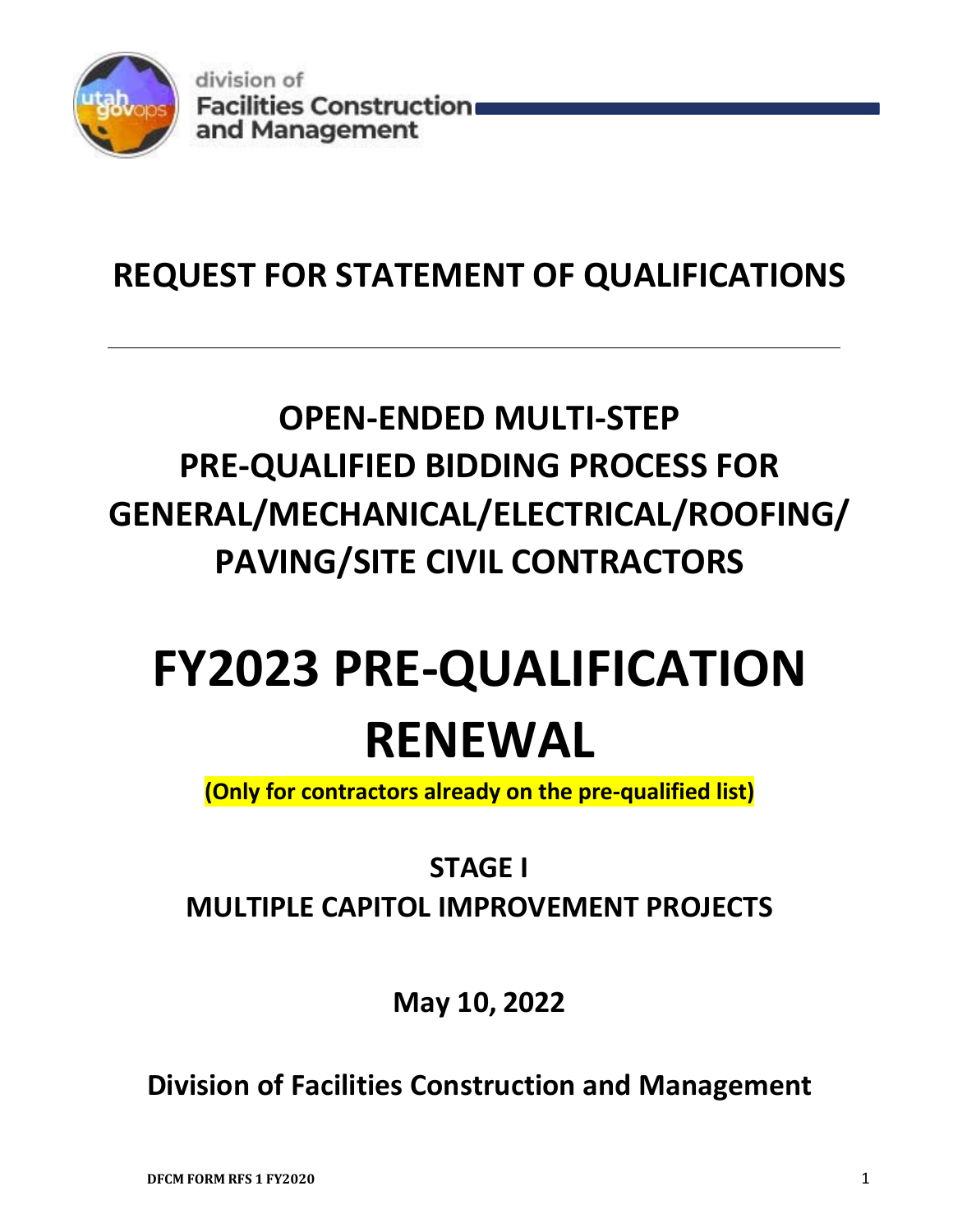### **TABLE OF CONTENTS**

#### **PAGE**

| 4  |
|----|
|    |
|    |
|    |
|    |
| 10 |
| 11 |
| 12 |
| 14 |

#### **BUYER'S ATTACHMENTS WITHIN U3P SOLICITATION:**

| -PRE-QUALIFICATION RENEWAL CHECK LIST        |
|----------------------------------------------|
| -RENEWAL COVER SHEET                         |
| -TERMINATION AND DEBARMENT CERTIFICATE       |
| -REGISTRATION AND CERTIFICATION RENEWAL FORM |

### **The DIVISION OF FACILITIES CONSTRUCTION AND MANAGEMENT is located at:**

Taylorsville State Office Building 4315 South 2700 West, 3rd Floor Taylorsville, Utah 84129

#### **NOTE FROM THE UTAH DIVISION OF PURCHASING AND GENERAL SERVICES:**

The Utah procurement website previously known as SciQuest has been re‐branded as the **Utah Public Procurement Place, hereby** "U3P". This is the same system you have generally known as SciQuest, Jaggaer, Utah Public Procurement Place, Utah Consortium, Utah SelectSite, and Utah Supplier Portal. The intent of the re‐branding is to consolidate, into a single name, all references to how the procurement system is identified. The U3P system does not change any vendor accounts, sourcing events, or system functionality.

#### **U3P CONTACT INFORMATION:**

**Project Specific Questions ‐** Refer to the Project Schedule and specified source for submission. **Technical Questions ‐** sciquestadmin@utah.gov.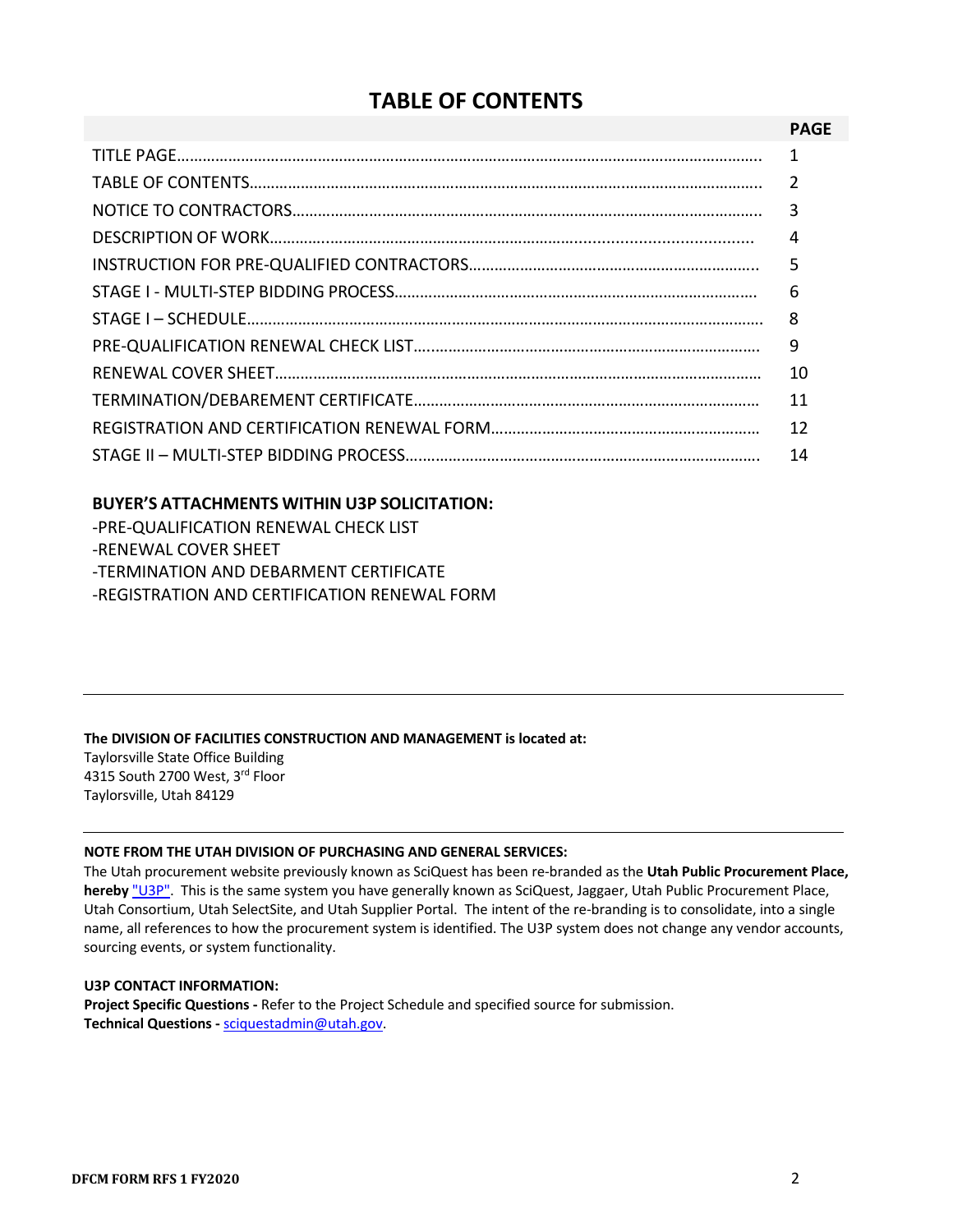### **NOTICE TO CONTRACTORS**

The State of Utah ‐ Division of Facilities Construction and Management (DFCM) is requesting a statement of qualification for the following project:

#### **RENEWAL STAGE I ‐ OPEN‐ENDED MULTI‐STEP PRE‐QUALIFIED BIDDING PROCESS FOR GENERAL, MECHANICAL, ELECTRICAL, ROOFING AND PAVING CONTRACTORS CAPITAL IMPROVEMENT PROJECTS FY 2023 –VARIOUS LOCATIONS, UTAH (Projects with a construction budget of less than \$3,500,000)**

**Project Description:** See page 4 for project description and process.

The Stage I Pre‐Qualified Bidding Process Renewal documents, including the qualification and requirements, will be available at 4:00 PM on Tuesday, May 10, 2022 on the DFCM web page at dfcm@utah.gov. For questions regarding this Stage I solicitation, please contact **Dana Edwards‐Wyms, DFCM, at 801‐309‐9585** or dfcmcontracts@utah.gov. No others are to be contacted regarding this solicitation.

Stage I Pre‐Qualified contractors will be invited to submit bids on Stage II Capital Improvement Projects as defined herein. Pre‐Qualified contractors will NOT be required to bid on every project defined herein.

When bidding on each individual Stage II Open‐Ended Pre‐Qualified Bidding Project, Pre‐Qualified Contractors will be required to submit a Bid Bond in the amount of five percent (5%) of the bid amount, made payable to the Division of Facilities Construction and Management on the AIA Document A310 – 2010 Bid Bond, or equivalent. A Bid Bond must accompany each bid. Instructions for the Stage II will be in the invitations for bids for the individual project or projects.

Any person or entity that is prequalified under Stage I Request for Statement of Qualifications, must submit a new Statement of Qualifications complying with the criteria in the solicitation, or as this solicitation may be amended by DFCM, no more than 2 years after the decision of being prequalified.

The Division of Facilities Construction and Management reserve the right to cancel or amend this solicitation, reject any or all submittals/bids or to waive any formality or technicality in any submittal/bid in the interest of the State.

DIVISION OF FACILITIES CONSTRUCTION AND MANAGEMENT 3<sup>rd</sup> Floor, Taylorsville State Office Building Taylorsville, Utah 84129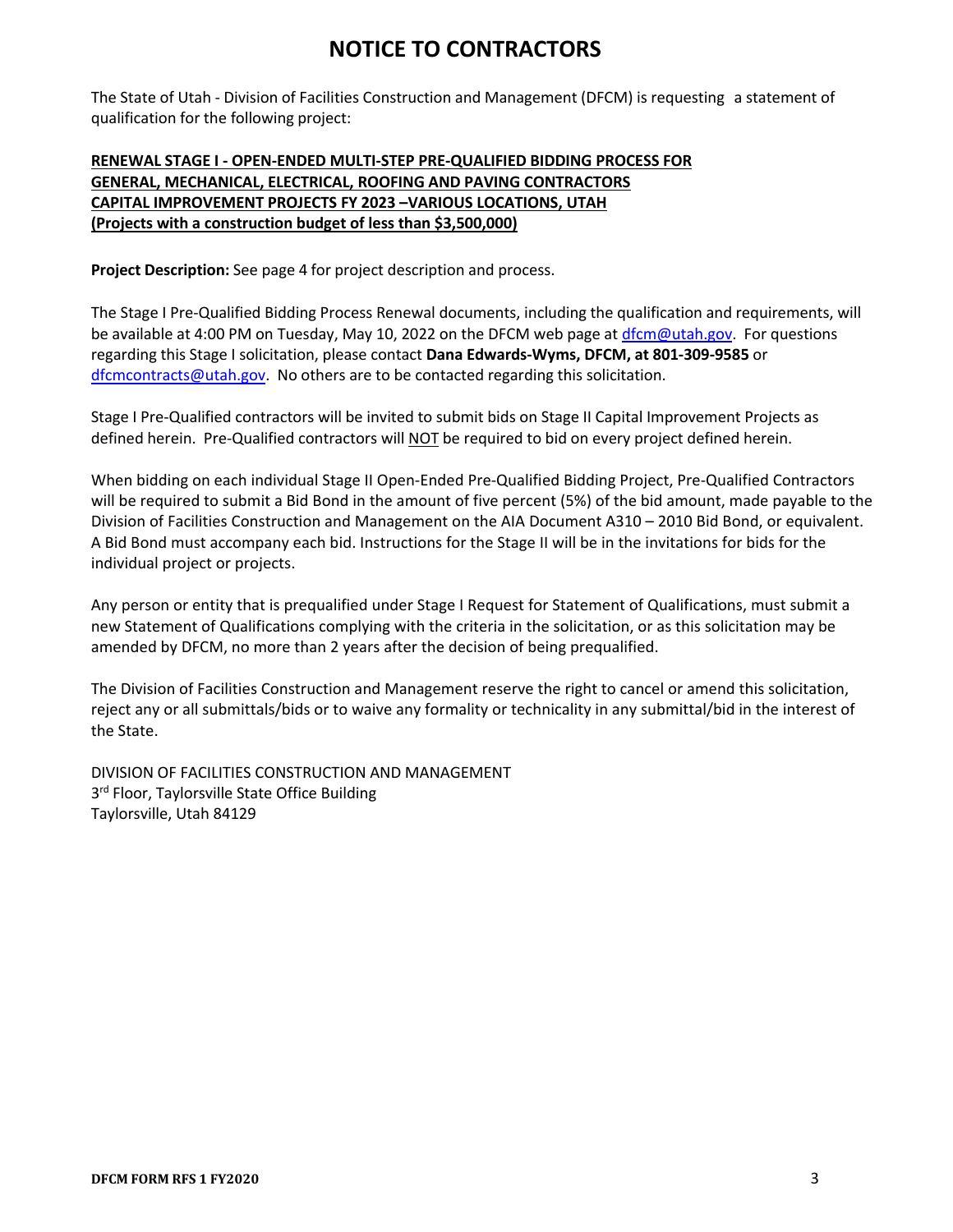### **PROJECT DESCRIPTION AND PROCESS**

#### **Contact Information:**

- o **Project Specific Questions:** Refer to Project Schedule for deadline. All questions are to be submitted through the Utah Public Procurement Place (U3P).
- o **U3P Technical/Bidding Questions:** sciquestadmin@utah.gov.

DFCM is entering into an Open‐Ended Multi‐Step Pre‐Qualified Bidding Process for General, Mechanical, Electrical, Roofing, Paving and Site/Civil Contractors for DFCM Capital Improvement Projects (projects with a construction budget of less than \$3.5 million Utah Code 63A‐104 (1) (b)). These projects are in various locations throughout the State of Utah. The projects shall include both state funded and non‐state funded projects. Pre‐Qualification of contractors will be based on the selection criteria outlined in the solicitation documents contained herein. Stage I Pre‐Qualified Contractors will be invited to submit bids on Stage II Capital Improvement Projects as defined herein. The final contractor selection will be based on the lowest responsive and responsible bid as provided in the bidding documents. Pre-qualified contractors will NOT be required to bid on every project defined herein. **Only contractors listed on the DFCM website as "Open‐ Ended Multi‐Step Pre‐Qualified Bidding Contractors" will be allowed to bid on Stage II projects**. Instructions for Stage II will be in the invitation for bids for the individual project or projects.

Pre‐Qualified Contractors are **ONLY** authorized to bid on projects within the discipline for which they were originally pre‐ qualified. For example, a pre‐qualified mechanical contractor is not authorized to bid on general contractor work unless they go through the process and are pre‐qualified as a general contractor.

Individual contractors or alliances between two or more contractors are allowed in this process to form a team. However, one contractor or entity MUST be declared as the lead entity representing the team. If the team is pre‐qualified through this process, the state will only enter into contracts with the lead contractor or entity. The lead contractor or entity must be licensed by the State of Utah and comply with and require all of its subcontractors to comply with the license laws as required by the State of Utah.

**No more than 2 years after the decision of being prequalified**, any person or entity that was pre‐qualified under this Stage I Request for Statement of Qualifications, must submit all required documents outlines in the solicitation, or as this solicitation may be amended by DFCM.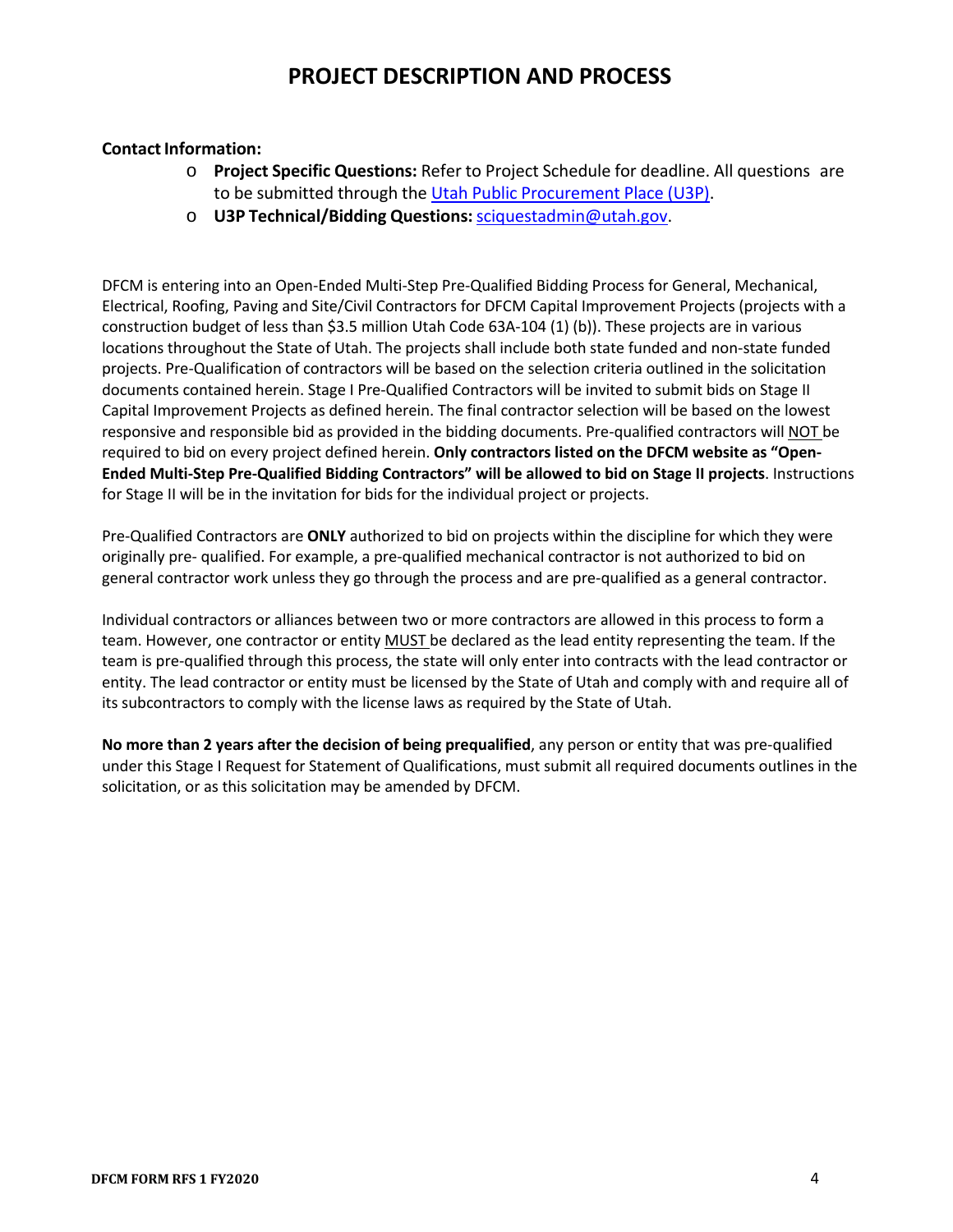# **INSTRUCTION FOR PRE‐QUALIFIED CONTRACTORS ON THE CURRENT LIST IN GOOD STANDING**

Pre‐qualified firms **currently on the list** do not need to resubmit a full statement of qualifications.

Only need to provide the following documents.

- **Registration and Certification Renewal Certificate (form provided)**
- **Termination and Debarment Certificate (form provided)**
- **Bid bond letter of recommendation from Bonding Agency or Surety**
- **Copy of current applicable contractor's license**

*Email all required documents to dfcmcontracts@utah.gov at least ONE MONTH prior to your firm's expiration date.* 

*IT IS THE FIRMS RESPONSIBILITY TO KEEP TRACK OF THEIR EXPIRATION DATE*

### LINK TO **CURRENT LIST OF PRE‐QUALIFIED CONTRACTORS**:

https://dfcm.utah.gov/construction‐management/pre‐qualified‐contractor/#six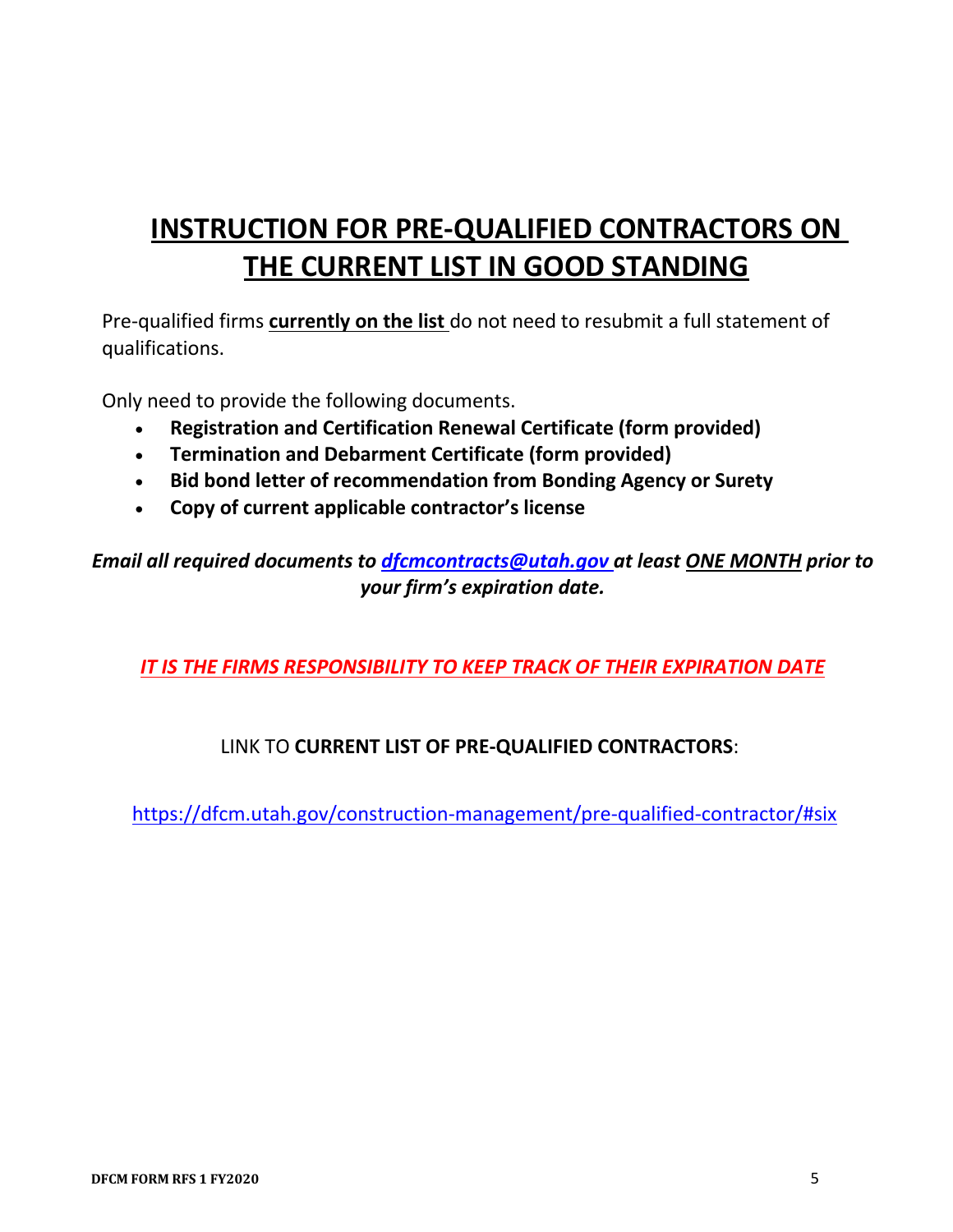# OPEN ENDED MULTI‐STEP PRE‐QUALIFIED BIDDING PROCESS

Request for Statement of Qualifications

### FOR DFCM CAPITAL IMPROVEMENT PROJECTS

The pre-qualification of contractors will be based on the selection criteria outlined in this document.

#### **1. Open Ended Pre‐Qualified Bidding Process Documents**

The Open‐Ended Multi‐Step Pre‐Qualified bidding process documents consist of all of the information contained in this solicitation and all documents listed in the Table of Contents. All said documents are incorporated in this document by reference.

#### **2. Availability of Documents**

The Open‐Ended Multi‐Step Pre‐Qualified Renewal process documents are available on the DFCM website at www.dfcm.utah.gov.

#### **3. Questions and Requests for Information**

All requests for information regarding this solicitation and questions must be submitted via Utah Public Procurement Place (U3P) no later than the time and date listed on the Schedule. No one else at the State is to be contacted regarding this process. In order to maintain the fair and equitable treatment of everyone, contractors shall not unduly contact or offer gifts or gratuities to owners, users, or evaluation committee members in an effort to influence the evaluation process or in a manner that gives the appearance of influencing the evaluation process. This prohibition applies upon your being aware of this solicitation and extends through the award of a contract in Stage II for a particular project(s). Contractors should be aware that the evaluation committee members will be required to certify that they have not been contacted by any of the contractors in an attempt to influence the selection process.

#### **4. Schedule**

The Schedule lists the important events, dates and times and locations of meetings and submittals that must be met by the contractor.

#### **5. Submittal Due**

All required renewal documents must be submitted **via email to dfcmcontracts@utah.gov** at least one (1) month prior to your firms' expiration date. Contractors are solely responsible for meeting the deadlines. **Renewal documents received after the contractors expiration date has expired will not be accepted.** 

#### **6. Addenda**

Responses to questions/clarifications will be in writing and issued as addenda to this solicitation. The addenda will be posted on Utah Public Procurement Place (U3P). Contractors are responsible for obtaining information contained in the addenda from the web site.

#### **7. Pre‐Qualification Renewal**

Each entity is required to submit the following information for review prior to the firm's expiration date listed in this RFS, to be considered for pre‐qualification renewal. Each entity seeking pre‐qualification renewal is required to provide 1 electronic copy (PDF) of their renewal documents **emailed to dfcmcontracts@utah.gov** for each contractor category (general, mechanical, electrical, roofing, paving and civil contractor) they are applying for.

- a) Cover sheet (form provided)
- b) Registration and Certification Certificate (form provided)
- c) Termination and Debarment Certificate (form provided)
- d) Bid bond letter of recommendation from Bonding Agent or Surety
- e) Copy of current contractor license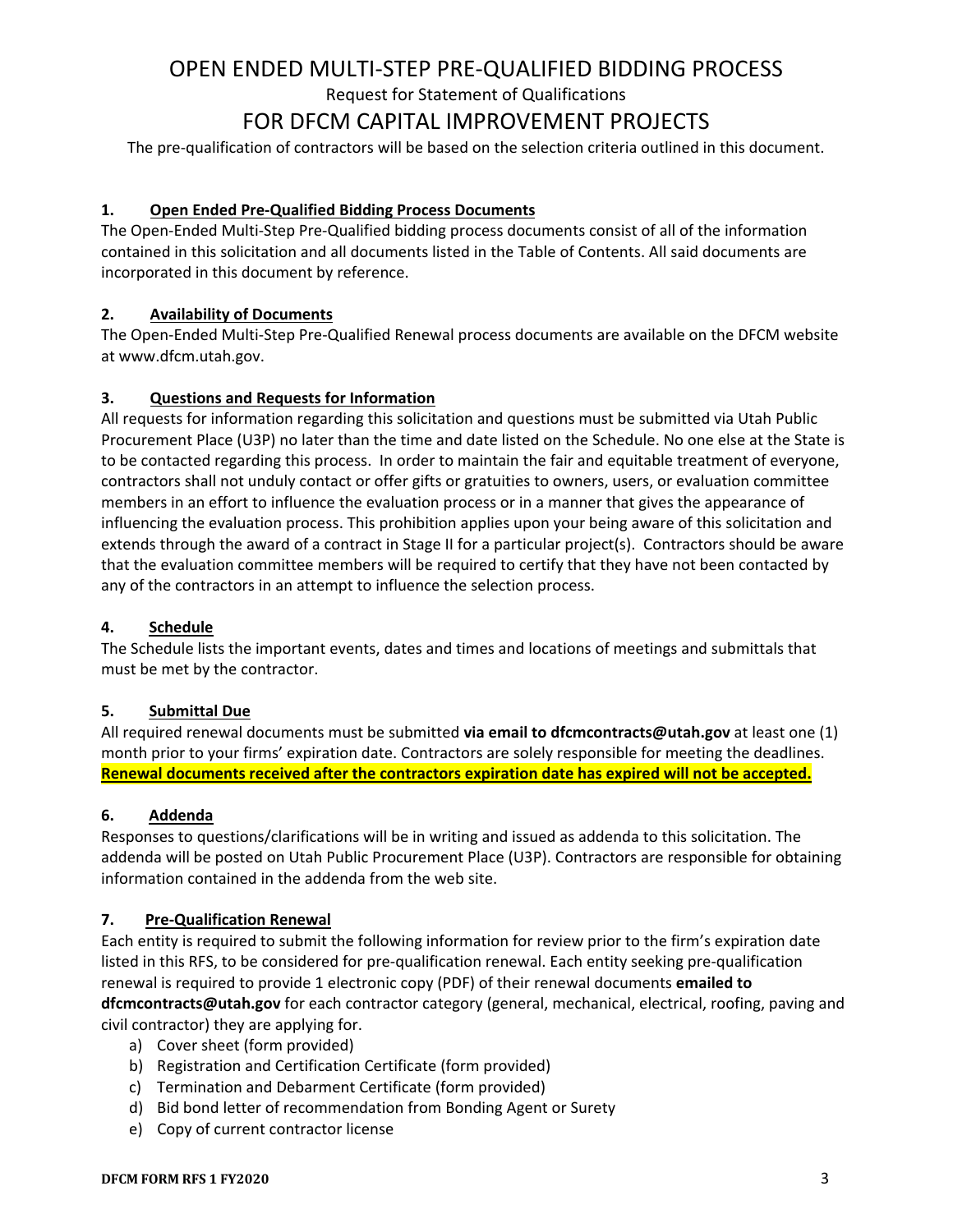#### **8. Pre‐Qualified Contractors – Stage II**

During Stage II, the final contractor selection for each project will be based on the lowest responsive and responsible bid that meets the requirements of the Stage II solicitation documents. Each Stage II solicitation will be posted on the DFCM web site and will be bid through Utah Public Procurement Place (U3P).

The only contractors allowed to bid on the projects listed as Stage II Open‐Ended Multi‐Step Pre‐Qualified Bidding Process is contractors that are pre‐qualified in Stage I of the multi‐step process for the particular prequalified category (i.e. general contractor, mechanical, electrical, roofing, paving or civil). Prequalified contractors shall remain on DFCM's list of prequalified contractors for a period of two (2) calendar years unless the entity submits a new statement of qualifications and is prequalified under a new solicitation by DFCM, provided:

- (a) they receive a performance rating of 4.0 or greater on each DFCM project. *If a rating less than 4.0 is received on any single DFCM project, the contractor may be removed from the pre‐ qualified list and may not be eligible to re‐apply for a minimum of 12 months.*
- (b) they are not suspended for poor performance or failure to comply with the requirements of their contract
- (c) the entity has not undergone a significant reorganization involving the loss of key personnel (site superintendents, project managers, owners, etc.). to a degree such that the entity no longer meets the pre‐ qualification requirements outlined in this document
- (d) the financial viability of the entity has not significantly changed
- (e) the entity is not otherwise disqualified by DFCM

Pre‐qualified contractors are ONLY authorized to bid on projects within the discipline under which they were originally pre‐qualified. For example, a pre‐qualified mechanical contractor is not authorized to bid on general contractor work unless they go through the Stage I process and are pre‐qualified by a selection committee as a general contractor.

#### **9. Additional Applications Periods for Statement of Qualifications, Renewals/Re‐Applications**

An entity may submit a statement for qualifications in response to further issued requests for statements of qualifications issued by DFCM, which may be issued once a year. There may be updated requirements in the issued statement of qualifications. **Any entity applying for renewal must have attended at least three mandatory project pre‐bid meetings during the expiring period.** The entity shall provide the date and project name of the mandatory meeting they attended, along with all other required approval information. The entity shall also be required to include the name and project number of **at least one project the entity has successfully received a contract for in the expiring period**.

#### **10. Trade Secrets or Confidential Matters**

Any submitter may designate those portions of the submittals which contain trade secrets or other confidential matters that the Governmental Records and Access Management Act (GRAMA) would allow to be a protected record. Any disclosure of submittals or portions thereof shall be in accordance with GRAMA and State law.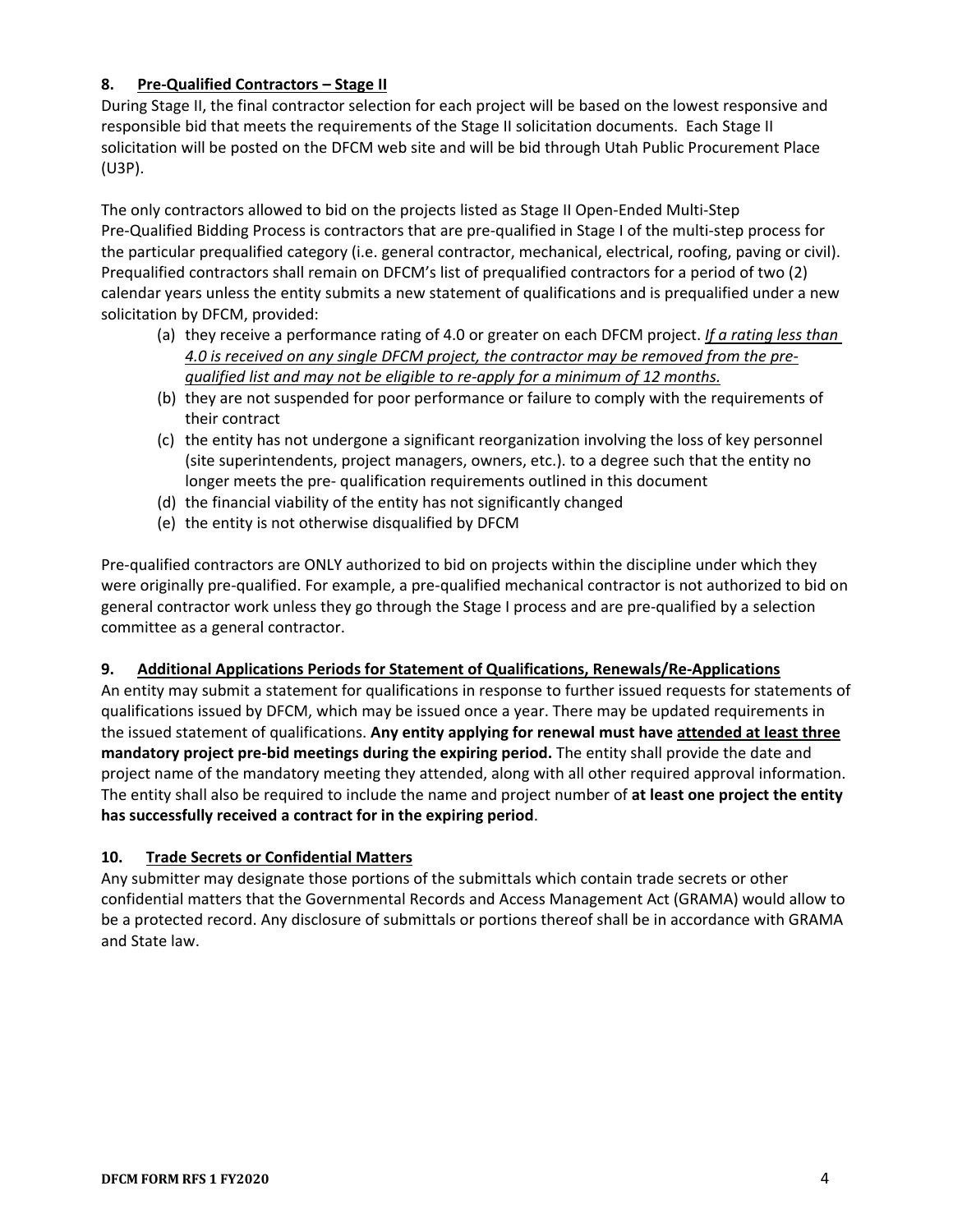

# **SCHEDULE**

# **OPEN‐ENDED MULTI‐STEP PRE‐QUALIFIED BIDDING PROCESS FOR GENERAL/MECHANICAL/ELECTRICAL/ROOFING/PAVING CONTRACTORS STAGE I**

## **U3P SOURCING EVENT DW‐FY2023 RENEWAL**

### **STAGE I – OPEN‐ENDED MULTI‐STEP PRE‐QUALIFIED BIDDING PROCESS FOR GENERAL, MECHANICAL, ELECTRICAL, ROOFING AND PAVING CONTRACTORS CAPITAL IMPROVEMENT PROJECTS FY2023 – VARIOUS LOCATIONS, UTAH**

| <b>EVENT</b>                                                                                                                                                                                    | <b>DATE</b><br><b>TIME</b>                                                                          |  |                                                                       |  | <b>PLACE</b>                                             |
|-------------------------------------------------------------------------------------------------------------------------------------------------------------------------------------------------|-----------------------------------------------------------------------------------------------------|--|-----------------------------------------------------------------------|--|----------------------------------------------------------|
| STAGE I DOCUMENTS<br><b>POSTED</b>                                                                                                                                                              | Tuesday, May 10, 2022<br>4:00 PM                                                                    |  |                                                                       |  | DFCM Web Site*<br>Utah Public Procurement Place (U3P) ** |
| QUESTIONS CAN BE SUBMITTED AT ANY TIME                                                                                                                                                          | Utah Public Procurement Place (U3P) **<br><b>Or</b><br><b>Emailed to:</b><br>dfcmcontracts@utah.gov |  |                                                                       |  |                                                          |
| <b>REGISTRATION AND</b><br>CERTIFICATION CERTIFICATE,<br><b>TERMINATION AND</b><br>DEBAREMENT CERTIFICATE,<br><b>BID BOND LETTER OF</b><br>RECOMMENDATION, AND<br><b>CONTRACTOR LICENSE DUE</b> | ONE MONTH PRIOR TO YOUR FIRM'S<br><b>EXPIRATION DATE</b>                                            |  | Emailed to:<br>dfcmcontracts@utah.gov<br><b>DO NOT SUBMIT VIA U3P</b> |  |                                                          |
| ANNOUNCEMENT OF PRE-<br><b>QUALIFIED CONTRACTORS LIST</b>                                                                                                                                       | <b>MONTHLY</b>                                                                                      |  | DFCM Web Site*                                                        |  |                                                          |

\*Click here to access the **DFCM website**

\*\*Click here to access the **Utah Public Procurement Place (U3P)**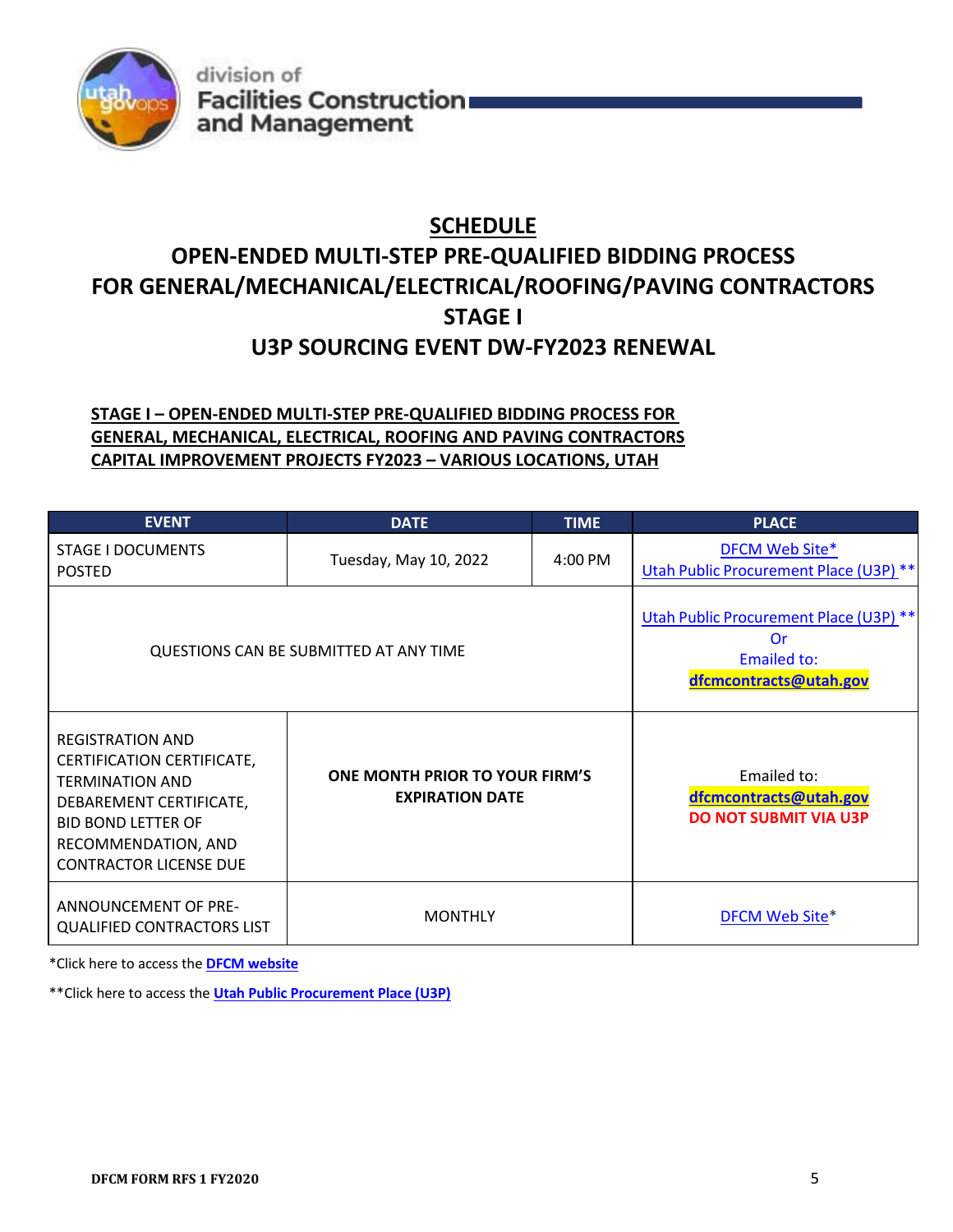# **PRE‐QUALIFICATION RENEWAL CHECKLIST**

### **PRE‐QUALIFIED CONTRACTORS CURRENTLY ON THE LIST**

- $\Box$  Registration and Certification Certificate (form provided)
- $\Box$  Termination and Debarment Certificate (form provided)
- $\Box$  Bid bond letter of recommendation from Bonding Agent or Surety
- □ Copy of current contractor license

# **Email all required documents to dfcmcontracts@utah.gov at least ONE MONTH prior to your firm's expiration date**

# **IT IS THE FIRMS RESPONSBILITY TO KEEP TRACK OF THEIR EXPIRATION DATE**

# LINK TO **CURRENT LIST OF PRE‐QUALIFIED** CONTRACTORS:

https://dfcm.utah.gov/construction‐management/pre‐qualified‐contractor/#six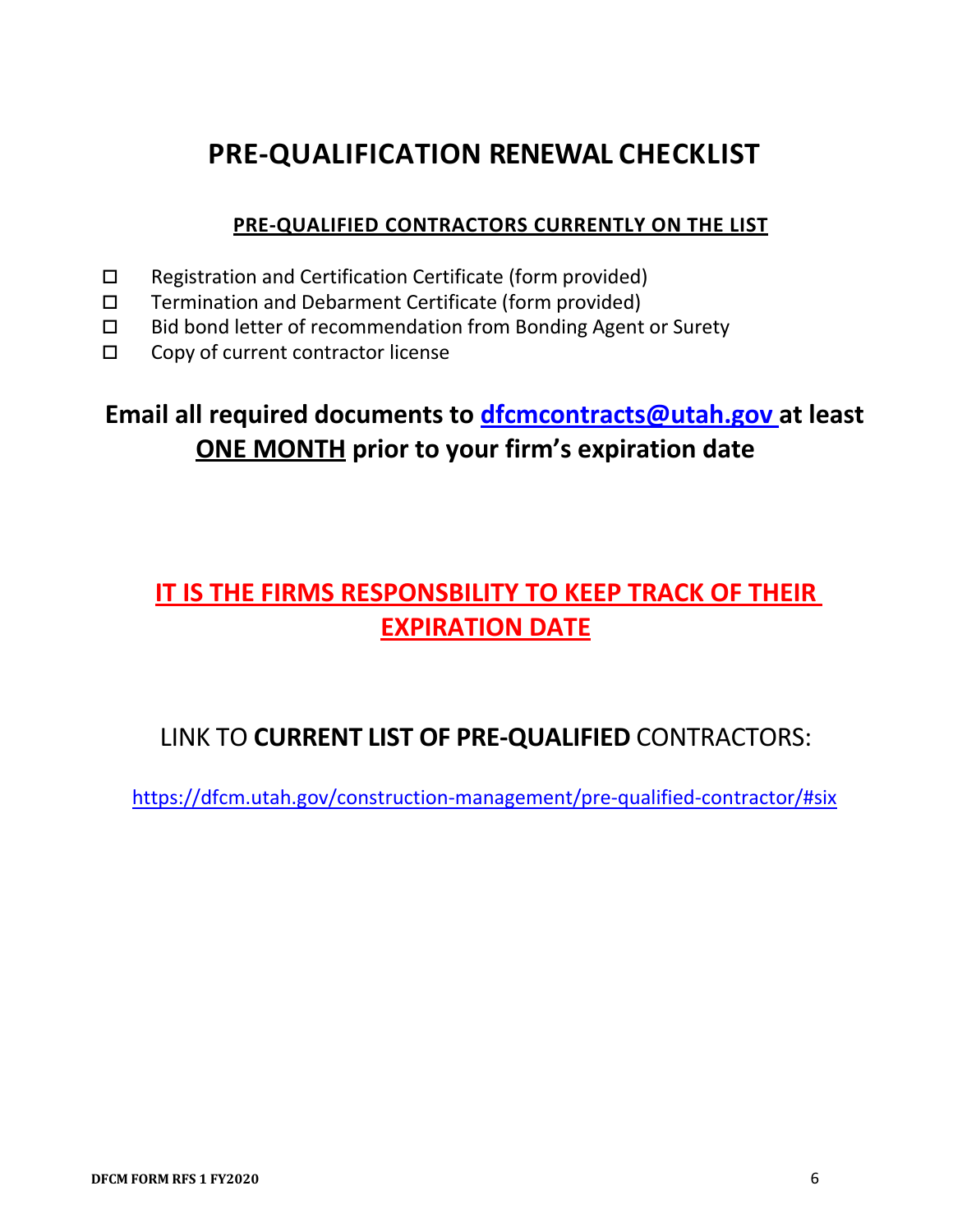

# **RENEWAL**

# **COVER SHEET**

This form should be the first page of your firm's submittal

SUBMITTED TO: dfcmcontracts@utah.gov

| Date Submitted: |
|-----------------|
|                 |

CHECK ONLY ONE:

- **General** ‐ Projects that have a variety of scope and will include multiple trades will be bid under this area
- **Mechanical** ‐ Primary Scope of project is upgrades to Mechanical equipment, ductwork and plumping
- **Electrical** ‐ Primary scope of projects is upgrades to electrical equipment including service upgrades, wiring and lighting upgrades
- **Roofing** ‐ Roof replacements and major repairs
- **Paving** ‐ Projects that include new and/or replacement asphalt and other paving maintenance
- **Site/Civil** ‐ Projects that include mainly earthwork and excavation type projects (firms that are currently prequalified under General can re‐certify under this discipline)

General Contractors and Paving Contractors that are on the current approved list and can certify that they can self‐perform the majority of work that would be done on site/civil projects, will be added in the category as long as they certify on their registration and certification form that they can self‐perform this type of work.

\*\*\*\*Firms seeking pre‐qualification for more than one discipline will need to submit a separate proposal for each discipline

| LEGAL FIRM NAME:         | <u> 1989 - Jan Stein Stein, fransk politik (d. 1989)</u>                                                             |
|--------------------------|----------------------------------------------------------------------------------------------------------------------|
| <b>BUSINESS ADDRESS:</b> | <u> Andreas Andreas Andreas Andreas Andreas Andreas Andreas Andreas Andreas Andreas Andreas Andreas Andreas Andr</u> |
| *CONTACT PERSON:         | <u> Alexandria de la contrada de la contrada de la contrada de la contrada de la contrada de la contrada de la c</u> |
|                          |                                                                                                                      |
|                          | ,我们也不会有什么。""我们的人,我们也不会有什么?""我们的人,我们也不会有什么?""我们的人,我们也不会有什么?""我们的人,我们也不会有什么?""我们的人                                     |

\*\* Utah Public Procurement Place (U3P) will be utilized for bidding Stage II Projects.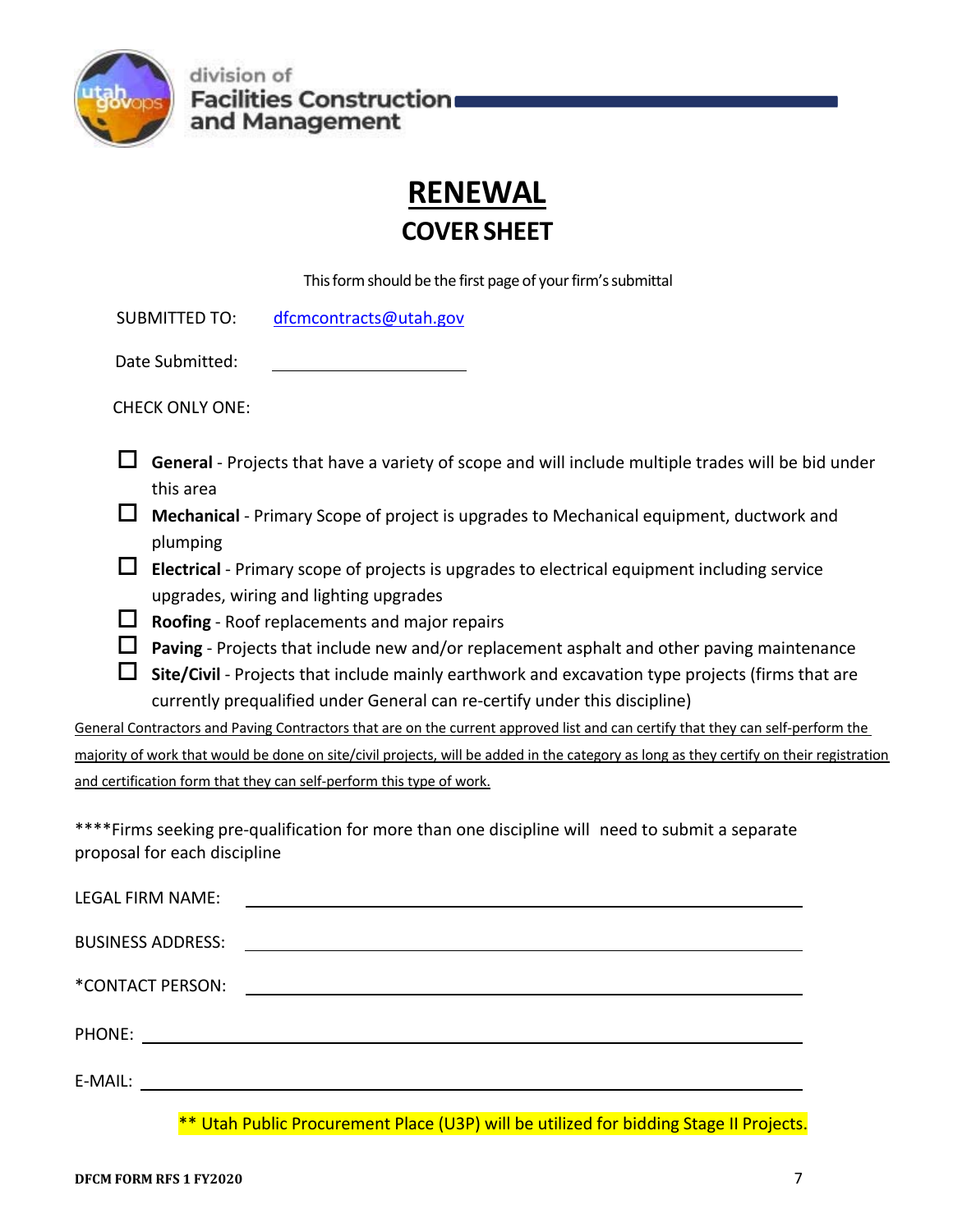

# **TERMINATION AND DEBARMENT CERTIFICATE**

**Firm Name:** 1

This letter is to certify that the referenced firm or any of its principles, have not been and are not presently debarred, suspended, proposed for debarment, declared ineligible or voluntarily excluded from soliciting work for any government department or agency.

This firm also certifies that neither the firm nor its principles have been terminated during the performance of a contract or have withdrawn from a contract to avoid termination.

**Signature: Date:** 

 $\blacksquare$  Title:  $\blacksquare$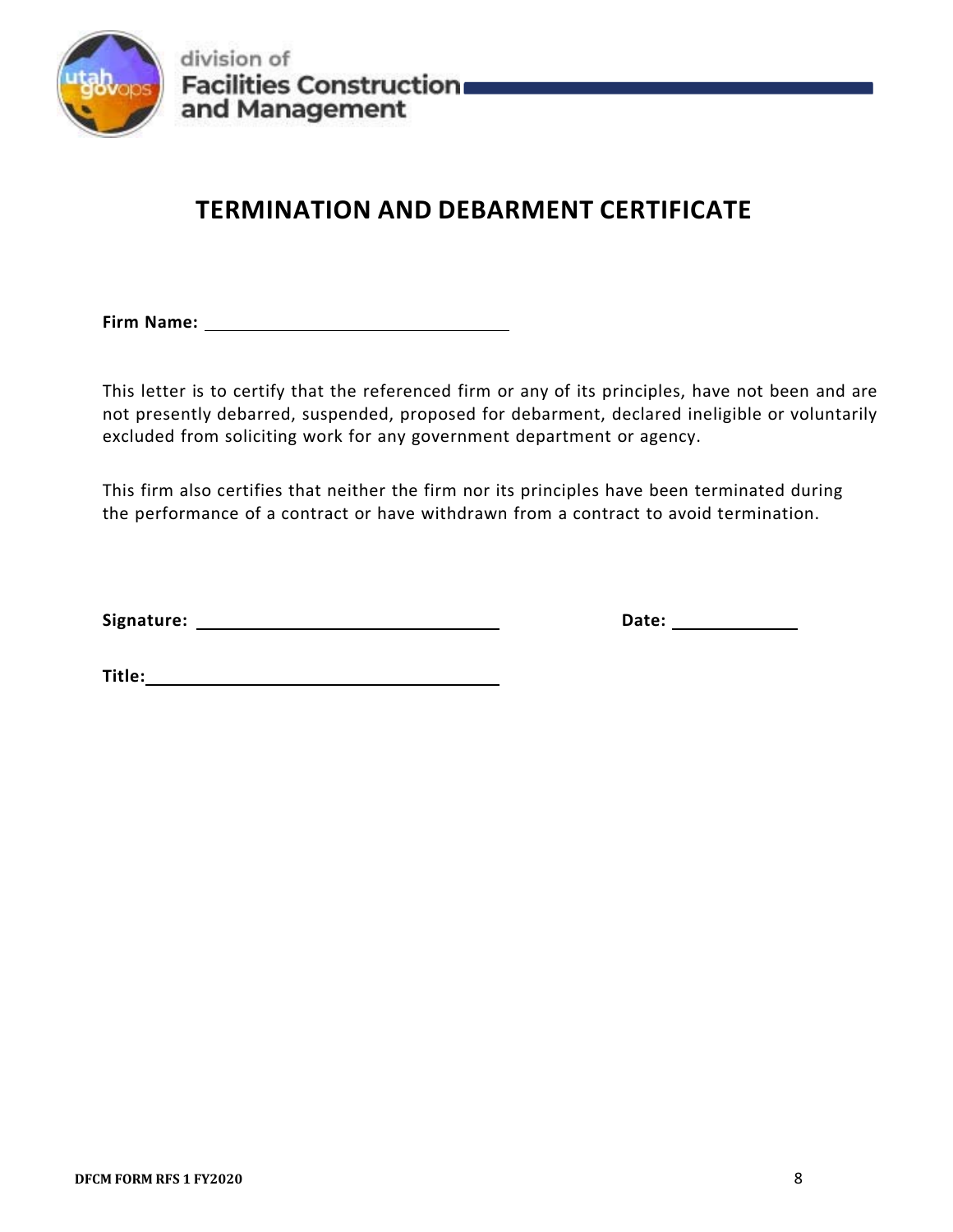

# **REGISTRATION AND CERTIFICATION RENEWAL FORM**

*ONLY REQUIRED IF YOUR FIRM IS CURRENTLY ON THE LIST*

#### **Open‐Ended Multi‐Step Pre‐Qualification Bidding Process for Previously Pre‐Qualified General, Mechanical, Electrical, Roofing, Paving and Site/Civil Contractors for DFCM Capital Improvement Projects (projects less than \$3.5 million dollars Utah Code 63A‐104 (1) (b))**

Contractors previously pre‐qualified through the Open Ended Multi‐Step Pre‐Qualified Bidding Process Stage I for **General, Mechanical, Electrical, Roofing, Paving and Site/Civil Contractors (see attached contractor lists)**  must respond to this RFS by completing and submitting this Registration and Certification Form and all other required documents by the deadline shown on the Stage I Schedule in order to be invited to bid on projects in Stage II. The only contractors allowed to bid on the projects listed in this Multi‐Step procurement process will be (1) contractors currently on DFCM's list of Open‐Ended Multi‐Step Pre‐Qualified Contractors that complete and submit this Registration and Certification Form and (2) contractors pre‐qualified by the selection committee in Stage I of the Multi-Step process. Contractors on DFCM's list of Open-Ended Multi-Step Pre-Qualified contractors are only authorized to submit bids on projects within the discipline that they were originally qualified under. DFCM reserves the right to require any or all contractors/firms on the Open‐Ended Multi‐Step Pre‐ Qualified list to resubmit their performance ratings/references, statement of qualifications and management approach document for review by a selection committee to determine if they will remain on the pre‐qualified list.

| <b>CONTRACTOR/FIRM:</b> |  |
|-------------------------|--|
|                         |  |

| Registered to bid on Stage II Capital Improvement Projects                             |  |  |               |  |  |  |
|----------------------------------------------------------------------------------------|--|--|---------------|--|--|--|
| <b>SPECIFY ONE:</b> General Mechanical Electrical Roofing Paving Site/Civil Contractor |  |  |               |  |  |  |
| <b>BUSINESS ADDRESS:</b>                                                               |  |  |               |  |  |  |
| <b>CONTACT PERSON:</b>                                                                 |  |  |               |  |  |  |
| <b>PHONE:</b>                                                                          |  |  | <b>EMAIL:</b> |  |  |  |

- (a) The contractor/firm has attended at least three mandatory meetings during the previous 24 months. Provide the date and project number of three mandatory meeting and at least one project the entity has successfully received a contract for in the expiring period in the space provided below;
- (b) Bid bond letter of recommendation from Bonding Agent of Surety
- (c) The contractor/firm has not undergone a significant reorganization involving the loss of key personnel (site superintendents, project managers, owners, etc.) to a degree such that the firm no longer meets the pre‐ qualification requirements outlined in Stage I of this RFS;
- (d) The financial viability of the firm has not significantly changed; and
- (e) The firm is not otherwise disqualified by DFCM.
- (f) The contractor/firm has received a performance rating of 4.0 or greater on each completed DFCM project.
- (g) The contractor/firm has not been suspended from DFCM's list of pre‐qualified contractors for failure to comply with requirements of their contract;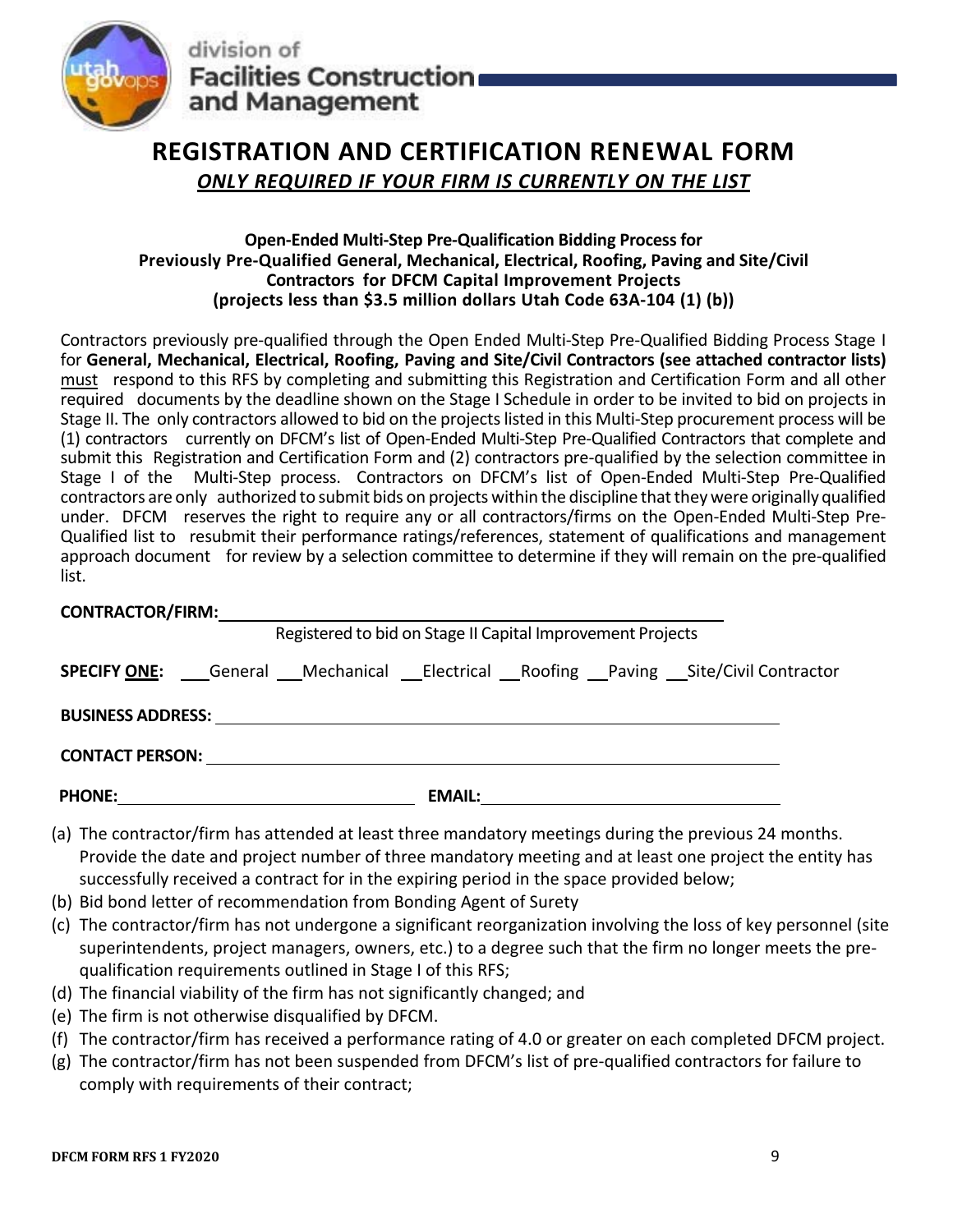Date and Project Number of Mandatory Meetings attended (total of three required).

| <b>Contract Received:</b>                                                                                                                                                                                                                            |      |                                |                     |  |  |
|------------------------------------------------------------------------------------------------------------------------------------------------------------------------------------------------------------------------------------------------------|------|--------------------------------|---------------------|--|--|
| <b>Name of Project</b>                                                                                                                                                                                                                               |      | <b>Project Number</b>          |                     |  |  |
| My statements on this Registration and Certification Form are made with an understanding of the penalty of<br>perjury and that the representations provided herewith can be verified by any reasonable audit.                                        |      |                                |                     |  |  |
| Signature and Title                                                                                                                                                                                                                                  | Date | Please type/print name clearly |                     |  |  |
| COUNTY OF (2)                                                                                                                                                                                                                                        |      |                                |                     |  |  |
| On this day of day of discussed to personally appeared before me<br>personally known to me or proved to me on the basis of satisfactory evidence, and who, being by me duly sworn and did say that he/she is duly<br>authorized to execute the same. |      |                                | , whose identity is |  |  |
| Subscribed and sworn to before me this __________ day of ________________________, 20_______.                                                                                                                                                        |      |                                |                     |  |  |
|                                                                                                                                                                                                                                                      |      |                                |                     |  |  |
| Resides at: the contract of the contract of the contract of the contract of the contract of the contract of the contract of the contract of the contract of the contract of the contract of the contract of the contract of th                       |      |                                |                     |  |  |
| APPROVED AS TO FORM:                                                                                                                                                                                                                                 |      | <b>NOTARY PUBLIC</b>           |                     |  |  |
| July 10, 2017<br>By Michael J. Kelley, Asst. Attorney General                                                                                                                                                                                        |      | (Seal)                         |                     |  |  |
|                                                                                                                                                                                                                                                      |      |                                |                     |  |  |

REGISTRATION AND CERTIFICATION FORM PAGE NO. 2